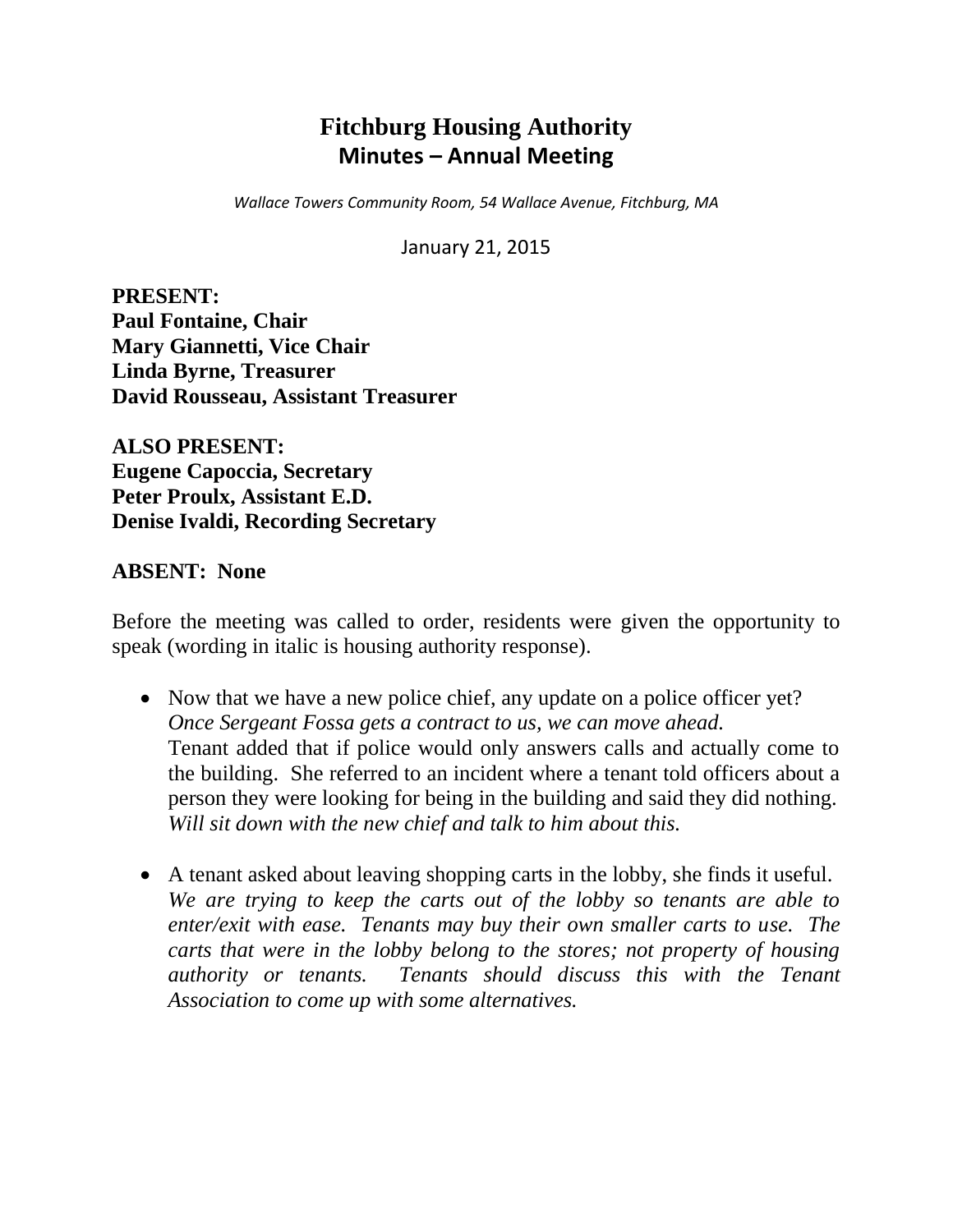- 1. The meeting was turned over to the Chair and the meeting called to order at 8:40 a.m.
- 2. Linda Byrne made a motion to accept the minutes of the November 19, 2014 meeting. Paul Fontaine seconded the motion; all in favor; the motion passed unanimously.

The Executive Director went over his report:

- Green Acres modernization under HILAPP We met with the architect for initial planning (Dave Eisen, Abacus Architects); then it will go to the Designer Selection Committee for final decision.
- The roof replacement at Daniel Heights will go out to bid shortly.
- Plan to submit three more applications for HILAPP before leaving.
- Conversion of office at Wallace/Day for tenant lounges.

The Executive Director went over the financial report:

- Page F3 reserves are climbing; now at  $27.86\%$ .
- Page F4 Anticipated rents were \$1.4M; actual rents are \$2.9M (ahead by \$105K).
- Operating subsidy budgeted at \$344; actual was \$304 (increased income brings subsidy down).
- Total administration budgeted at \$121; actual was \$106 (savings of \$88K) for the first eleven months)
- At the end of first eleven months, we are ahead of schedule, ahead of budget and in pretty good shape.

Motion was made by Mary Giannetti to accept the financial report. David Rousseau seconded; all were in favor.

As this is the Annual Meeting, election of officers should take place. Linda Byrne motioned to accept the officers as is – Paul Fontaine as Chair, Mary Giannetti as Vice Chair, Linda Byrne as Treasurer and David Rousseau as Assistant Treasurer. David Rousseau seconded; all were in favor and officers will remain the same for the coming year. David Rousseau asked if there was any news on the fifth member. The Executive Director said no name has been forthcoming from the union, still waiting to hear from the Mayor's office.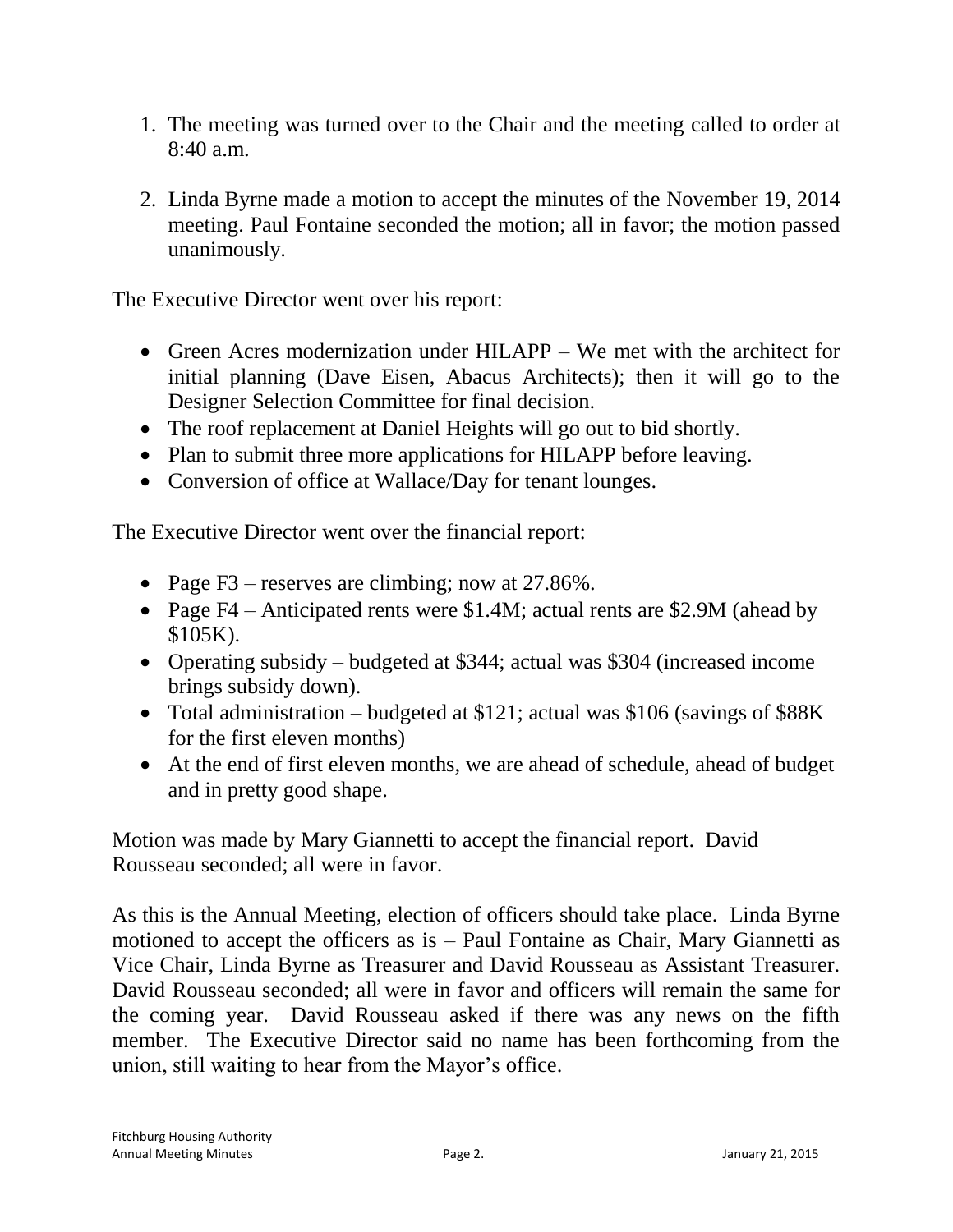The Assistant E.D. went over the facilities report:

- We are at 94.4% occupancy.
- We are still turning over work orders on a timely basis.
- New guidelines for housing applicants under 60 years of age (at 13.5% now by DHCD). Fitchburg is well over that number.
- Third floor at Wallace is almost cleared. Summit will be coming soon; this will be good for those in difficult times as they will have services in place. Individuals must be eligible for Summit ElderCare to take advantage of this program.

Paul Fontaine asked if there was a demand for vacant apartments; waiting lists? The Assistant E.D. said we are always working on filling the vacant apartments; the elderly wait list is low; we may need to advertise). Linda Byrne asked if everything was fixed at Wallace. The A.E.D. replied that 23 units are finished; other units need similar repairs (out to bid shortly).

There was some discussion as noted below:

- David Rousseau asked if the floors at Day/Wallace could be waxed. The new machine is taking the wax off. The Executive Director noted that the guys were straight out right now; would look into it soon. Paul Fontaine asked if the wax caused slippery conditions for tenants. David Rousseau said the floors just look nicer with the wax. Mary Giannetti noted that safety and parking issues were concerns with people she's talked to about coming to live at Fitchburg housing.
- Linda Byrne and Mary Giannetti discussed that individuals can get a \$5.00 tag (good for one year) to park at meters in the Senior Center area. For \$25.00, you can get a similar tag for the Prichard St. area. Discussion followed on what, if anything, can be done to alleviate parking issues at our properties.
- David Rousseau said that the windows are drafty; wondered if MOC can help to reseal. Mary Giannetti said no because the windows are part of the building. The Assistant E.D. stated that tenants should call the office so we can check the windows and possibly weather strip. The Executive Director added that the heating system is worse; DHCD suggested waiting for new system coming out within the next year or so.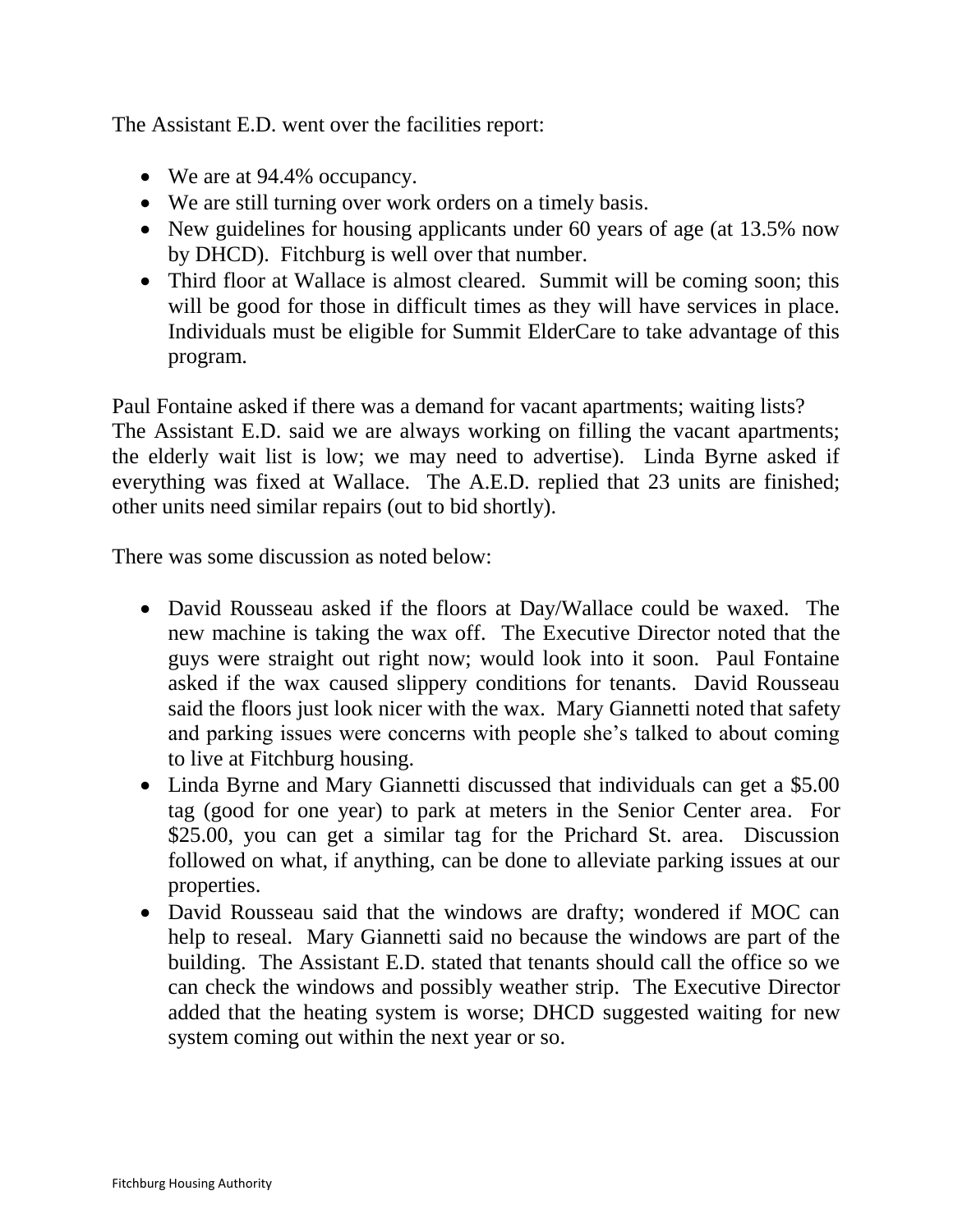### RESOLUTION TO APPROVE THE APPLICATION FOR CAPITAL IMPROVEMENT PLAN – FORMULA FUNDING TO DHCD

### Resolution 2015-01-01

- Whereas: DHCD will annually provide a given amount of capital development funding through a "formula funding" allocation to address deficiencies and deferred maintenance issues identified and,
- Whereas: The Fitchburg Housing Authority has the need to submit an application for Capital Improvement Plan (CIP) to DHCD for the years 2015, 2016, 2017, 2018 and 2019 and,
- Whereas: A meeting was held with the tenants on January 14 and January 16, 2015 for their comment and input as required by DHCD.

### NOW THEREFORE BE IT RESOLVED,

That the members of the Fitchburg Housing Authority Board of Commissioners have reviewed and approved the five year Capital Improvement Plan (CIP) Formula Funding for years 2015, 2016, 2017, 2018 and 2019 as presented and further authorize the Executive Director to submit the application to DHCD.

- RESOLVED, Motion made by Linda Byrne to authorize the Executive Director to submit the application for Capital Improvement Plan (CIP) Formula Funding, as proposed, to DHCD.
- SECONDED, Mary Giannetti seconded the motion, and the motion was passed by a unanimous vote.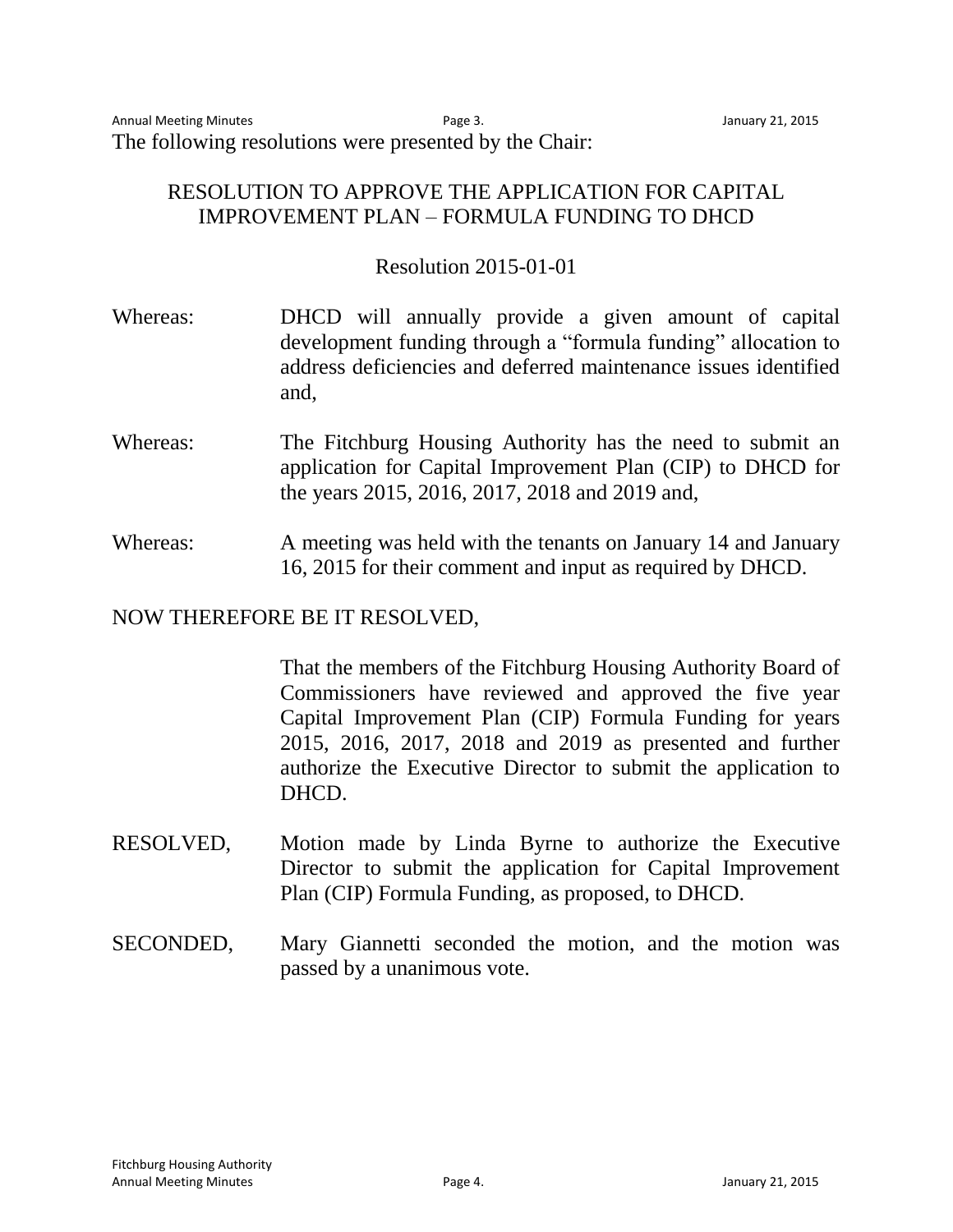### RESOLUTION FOR CERTIFICATION OF 2014 COMPLIANCE WITH NOTIFICATION PROCEDURES FOR FEDERAL AND STATE LEAD PAINT LAWS

#### Resolution 2015-01-02

- Whereas: The Fitchburg Housing Authority has the need to be in compliance with notification procedures for Federal and State lead paint laws as follows:
	- 1. Environmental Protection Agency (EPA) regulations at 40 CFR 745 Subpart F *"Disclosure of Known Lead-Based Paint and/or Lead-Based Paint Hazards Upon Sale of Lease of Residential Property",*
	- 2. Massachusetts Department of Public Health Lead Poisoning Prevention and Control regulations at 105 CMR 460.725,
	- 3. EPA regulations at 40 CFR 745 Subpart E *"Residential Property Renovation"*, and
	- 4. Massachusetts Division of Occupational Safety Deleading and Lead-Safe Renovation Regulations at 454 CMR 22.00.
- Whereas: the Fitchburg Housing Authority is maintaining proper recordkeeping related to such requirements.

Whereas: DHCD has mandated that housing authority boards certify the compliance.

#### NOW THEREFORE BE IT RESOLVED,

That members of the Fitchburg Housing Authority Board of Commissioners certify that the Leominster Housing Authority is in compliance with notification procedures mentioned above and that the Fitchburg Housing Authority is maintaining proper record-keeping related to such requirements for year 2014.

- RESOLVED: Motion made by Linda Byrne for certification of compliance with the notification procedures for Federal and State Lead Paint Laws.
- SECONDED, David Rousseau seconded the motion, and the motion was passed by a unanimous vote.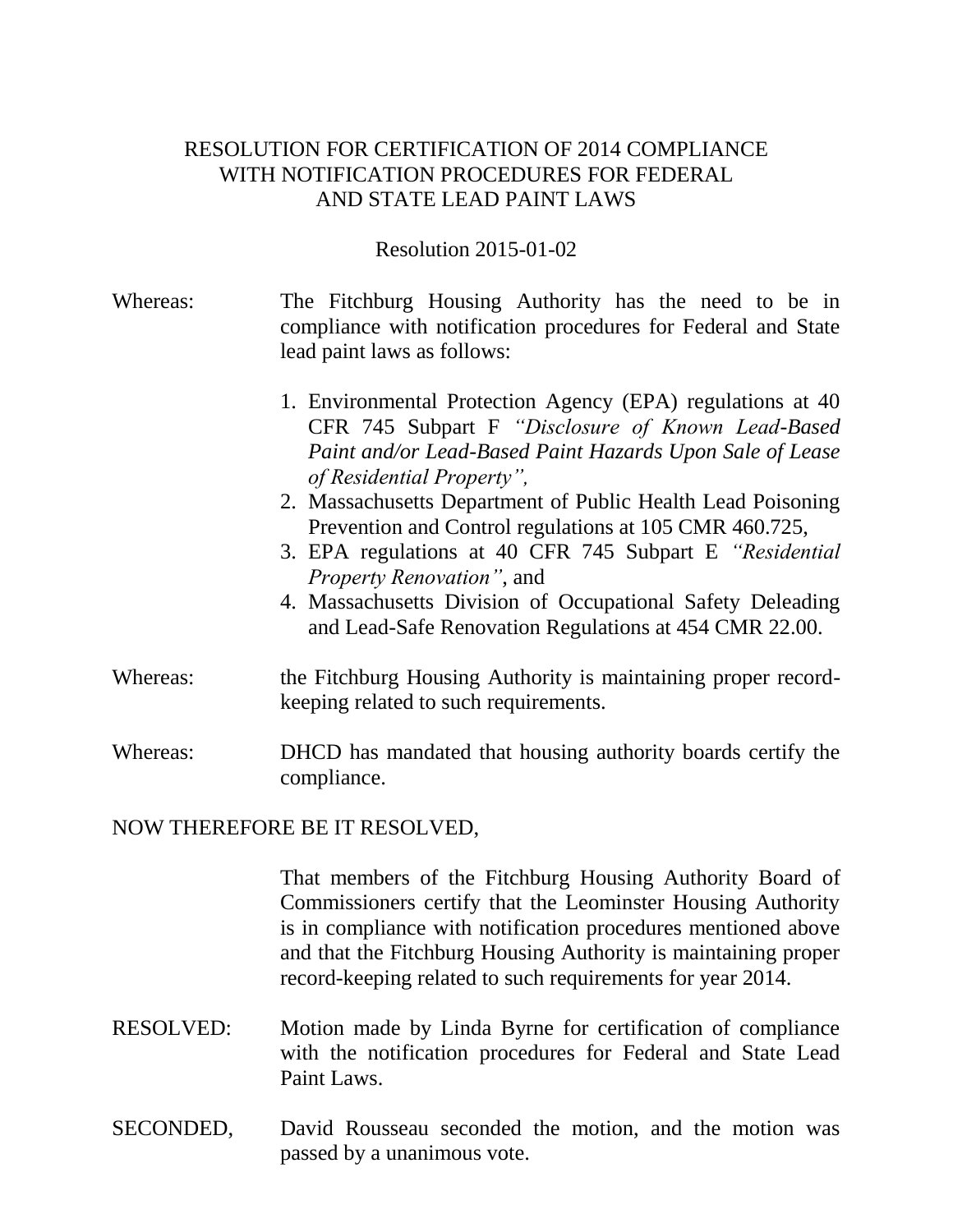### Annual Meeting Minutes **Annual Meeting Minutes Page 5.** Annual Meeting Minutes **Page 5.** Annual Meeting 21, 2015 RESOLUTION AUTHORIZING THE SUBMISSION OF THE FITCHBURG HOUSING AUTHORITY SEMAP CERTIFICATION TO HUD

## RESOLUTION 2015-01-03

- WHEREAS: The Fitchburg Housing Authority is required by HUD to submit an annual SEMAP Certification as required by 24CFR sec 985.101, and,
- WHEREAS: The Fitchburg Housing Authority's fiscal year end is December 31, 2014 and,
- WHEREAS: The Fitchburg Housing Authority has collected the information concerning the performance of the Housing Authority and provides assurance that there is no evidence of seriously deficient performance,

### NOW THEREFORE BE IT RESOLVED,

That the Fitchburg Housing Authority authorizes the Executive Director to electronically submit the SEMAP Certification,

- RESOLVED, Motion made by Linda Byrne to accept the Section 8 Management Assessment Program (SEMAP) Certification,
- SECONDED, Mary Giannetti seconded the motion, and the motion was passed by a unanimous vote.

### RESOLUTION TO UPDATE THE MOTOR VEHICLE POLICY

### Resolution 2015-01-04

Whereas: The Fitchburg Housing Authority has the need to update the existing motor vehicle policy as it pertains to the Green Acres site.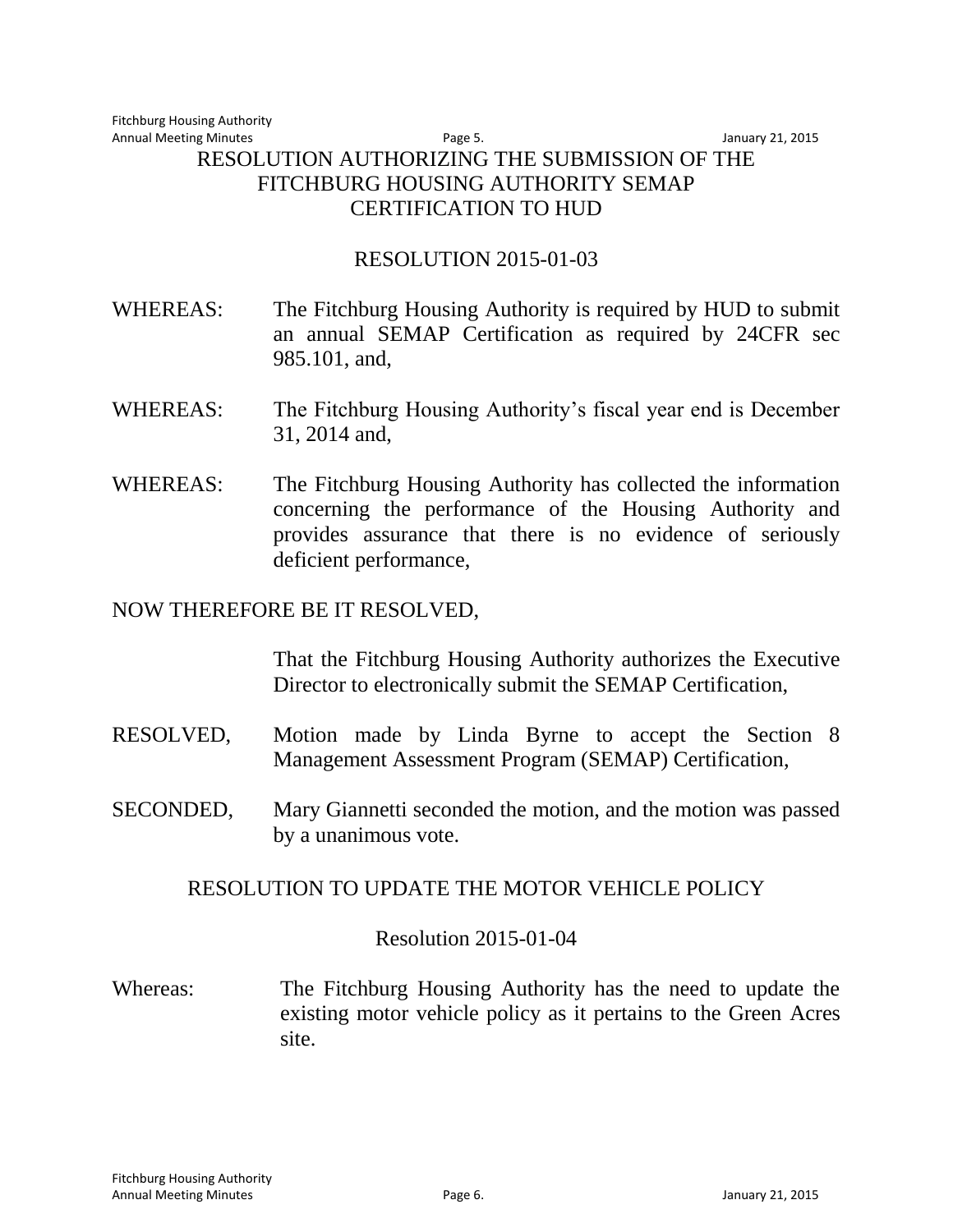### NOW THEREFORE BE IT RESOLVED,

That the Fitchburg Housing Authority Board of Commissioners approve the revised motor vehicle policy to be effective immediately *(see attached proposed changes).*

- RESOLVED, Motion made by Mary Giannetti to approve the revised motor vehicle policy effective immediately.
- SECONDED, Linda Byrne seconded the motion, and the motion was passed by a unanimous vote.

Paul Fontaine mentioned that there is a Fitchburg State University Foundation that purchases property (not part of the college, they own). He suggested the Executive Director ask Gregg Lisciotti about this.

Motion to adjourn the meeting at 9:45 a.m. was made by Linda Byrne. David Rousseau seconded; all were in favor.